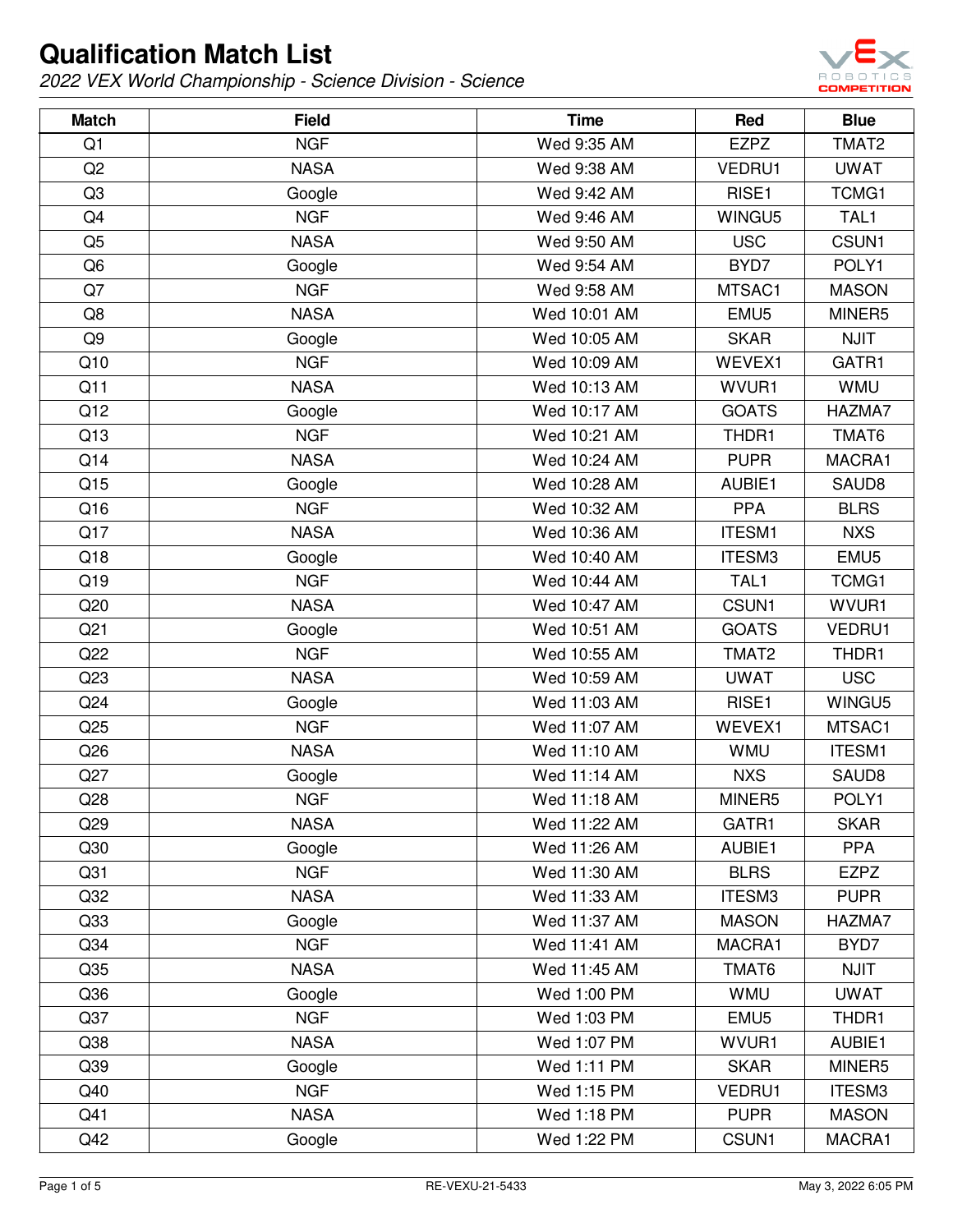

| <b>Match</b>    | <b>Field</b> | <b>Time</b> | Red               | <b>Blue</b>      |
|-----------------|--------------|-------------|-------------------|------------------|
| Q43             | <b>NGF</b>   | Wed 1:26 PM | TMAT2             | <b>GOATS</b>     |
| Q44             | <b>NASA</b>  | Wed 1:30 PM | <b>BLRS</b>       | RISE1            |
| Q45             | Google       | Wed 1:33 PM | HAZMA7            | WEVEX1           |
| Q46             | <b>NGF</b>   | Wed 1:37 PM | WINGU5            | TMAT6            |
| Q47             | <b>NASA</b>  | Wed 1:41 PM | <b>NJIT</b>       | TCMG1            |
| Q48             | Google       | Wed 1:45 PM | TAL1              | <b>PPA</b>       |
| Q49             | <b>NGF</b>   | Wed 1:48 PM | SAUD8             | BYD7             |
| Q50             | <b>NASA</b>  | Wed 1:52 PM | MTSAC1            | <b>USC</b>       |
| Q51             | Google       | Wed 1:56 PM | POLY1             | <b>NXS</b>       |
| Q52             | <b>NGF</b>   | Wed 2:00 PM | <b>EZPZ</b>       | GATR1            |
| Q53             | <b>NASA</b>  | Wed 2:03 PM | <b>ITESM1</b>     | HAZMA7           |
| Q54             | Google       | Wed 2:07 PM | MINER5            | ITESM3           |
| Q55             | <b>NGF</b>   | Wed 2:11 PM | WVUR1             | <b>PUPR</b>      |
| Q56             | <b>NASA</b>  | Wed 2:15 PM | <b>MASON</b>      | <b>UWAT</b>      |
| Q57             | Google       | Wed 2:18 PM | VEDRU1            | WINGU5           |
| Q58             | <b>NGF</b>   | Wed 2:22 PM | TAL1              | <b>GOATS</b>     |
| Q59             | <b>NASA</b>  | Wed 2:26 PM | BYD7              | EMU <sub>5</sub> |
| Q60             | Google       | Wed 2:30 PM | <b>NXS</b>        | <b>EZPZ</b>      |
| Q61             | <b>NGF</b>   | Wed 2:33 PM | POLY1             | AUBIE1           |
| Q <sub>62</sub> | <b>NASA</b>  | Wed 2:37 PM | TCMG1             | <b>SKAR</b>      |
| Q63             | Google       | Wed 2:41 PM | RISE1             | WEVEX1           |
| Q64             | <b>NGF</b>   | Wed 2:45 PM | <b>USC</b>        | <b>NJIT</b>      |
| Q65             | <b>NASA</b>  | Wed 2:48 PM | TMAT6             | TMAT2            |
| Q66             | Google       | Wed 2:52 PM | SAUD <sub>8</sub> | <b>WMU</b>       |
| Q67             | <b>NGF</b>   | Wed 2:56 PM | THDR1             | MTSAC1           |
| Q68             | <b>NASA</b>  | Wed 3:00 PM | <b>ITESM1</b>     | CSUN1            |
| Q69             | Google       | Wed 3:03 PM | GATR1             | <b>BLRS</b>      |
| Q70             | <b>NGF</b>   | Wed 3:07 PM | MACRA1            | <b>PPA</b>       |
| Q71             | <b>NASA</b>  | Wed 3:11 PM | <b>SKAR</b>       | WVUR1            |
| Q72             | Google       | Wed 3:15 PM | EMU <sub>5</sub>  | VEDRU1           |
| Q73             | <b>NGF</b>   | Wed 3:18 PM | MINER5            | <b>NXS</b>       |
| Q74             | <b>NASA</b>  | Wed 3:22 PM | <b>NJIT</b>       | <b>GOATS</b>     |
| Q75             | Google       | Wed 3:26 PM | BYD7              | <b>EZPZ</b>      |
| Q76             | <b>NGF</b>   | Wed 3:30 PM | TMAT6             | ITESM3           |
| Q77             | <b>NASA</b>  | Wed 3:33 PM | AUBIE1            | RISE1            |
| Q78             | Google       | Wed 3:37 PM | <b>USC</b>        | <b>PUPR</b>      |
| Q79             | <b>NGF</b>   | Wed 3:41 PM | WEVEX1            | SAUD8            |
| Q80             | <b>NASA</b>  | Wed 3:45 PM | HAZMA7            | GATR1            |
| Q81             | Google       | Wed 3:48 PM | <b>UWAT</b>       | WINGU5           |
| Q82             | <b>NGF</b>   | Wed 3:52 PM | POLY1             | CSUN1            |
| Q83             | <b>NASA</b>  | Wed 3:56 PM | <b>WMU</b>        | MACRA1           |
| Q84             | Google       | Wed 4:00 PM | <b>BLRS</b>       | THDR1            |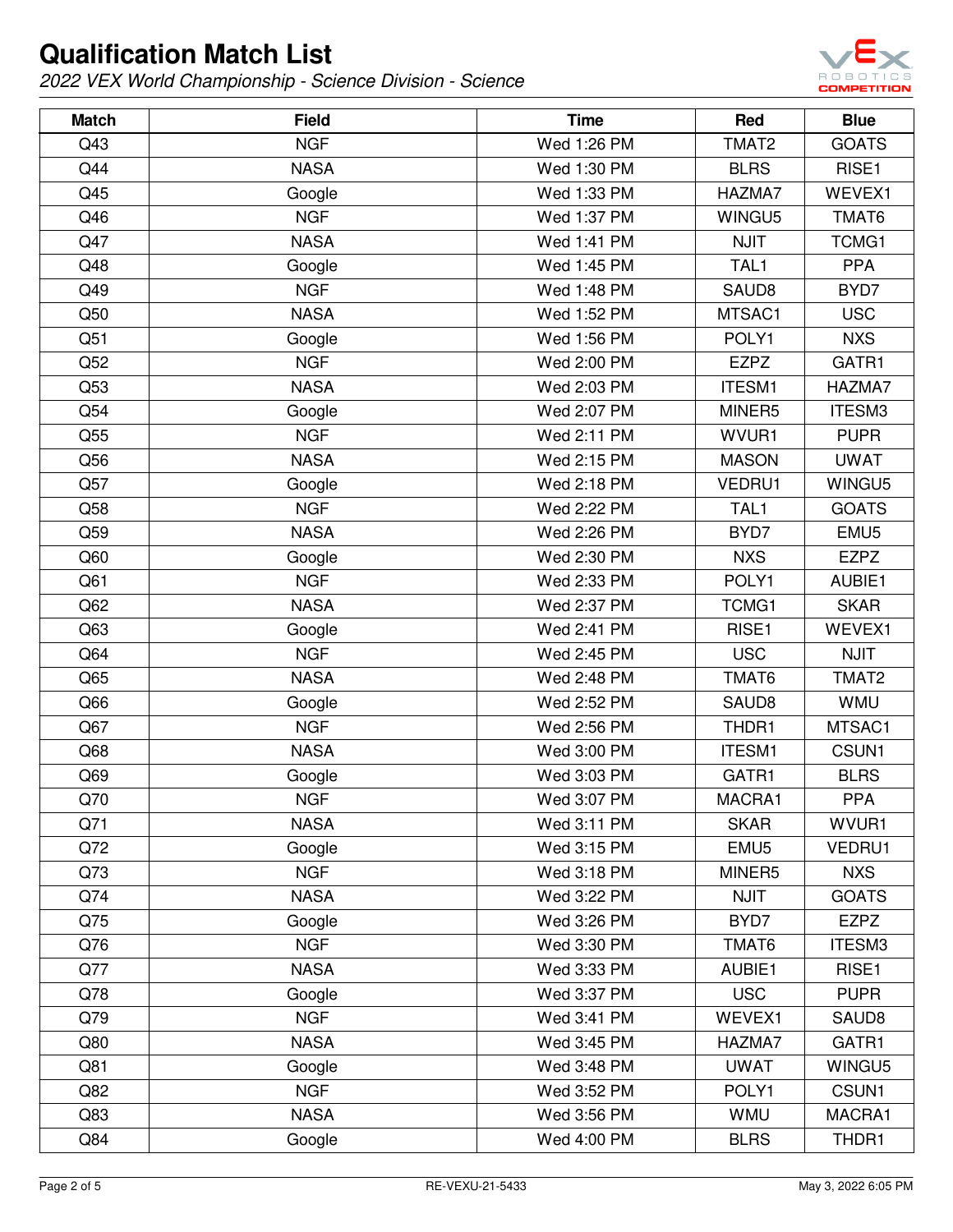

| <b>Match</b> | <b>Field</b> | <b>Time</b> | Red               | <b>Blue</b>      |
|--------------|--------------|-------------|-------------------|------------------|
| Q85          | <b>NGF</b>   | Wed 4:03 PM | <b>MASON</b>      | TAL1             |
| Q86          | <b>NASA</b>  | Wed 4:07 PM | <b>PPA</b>        | <b>ITESM1</b>    |
| Q87          | Google       | Wed 4:11 PM | MTSAC1            | TMAT2            |
| Q88          | <b>NGF</b>   | Wed 4:15 PM | TCMG1             | <b>EZPZ</b>      |
| Q89          | <b>NASA</b>  | Wed 4:18 PM | <b>USC</b>        | WVUR1            |
| Q90          | Google       | Wed 4:22 PM | GATR1             | <b>PUPR</b>      |
| Q91          | <b>NGF</b>   | Wed 4:26 PM | HAZMA7            | POLY1            |
| Q92          | <b>NASA</b>  | Wed 4:30 PM | <b>UWAT</b>       | MINER5           |
| Q93          | Google       | Wed 4:33 PM | <b>MASON</b>      | VEDRU1           |
| Q94          | <b>NGF</b>   | Wed 4:37 PM | MACRA1            | <b>NJIT</b>      |
| Q95          | <b>NASA</b>  | Wed 4:41 PM | <b>SKAR</b>       | TAL1             |
| Q96          | Google       | Wed 4:45 PM | CSUN1             | BYD7             |
| Q97          | <b>NGF</b>   | Wed 4:48 PM | ITESM3            | SAUD8            |
| Q98          | <b>NASA</b>  | Wed 4:52 PM | <b>GOATS</b>      | <b>WMU</b>       |
| Q99          | Google       | Wed 4:56 PM | <b>NXS</b>        | WEVEX1           |
| Q100         | <b>NGF</b>   | Wed 5:00 PM | TMAT2             | <b>BLRS</b>      |
| Q101         | <b>NASA</b>  | Wed 5:03 PM | TMAT6             | <b>ITESM1</b>    |
| Q102         | Google       | Wed 5:07 PM | WINGU5            | EMU <sub>5</sub> |
| Q103         | <b>NGF</b>   | Wed 5:11 PM | THDR1             | TCMG1            |
| Q104         | <b>NASA</b>  | Wed 5:15 PM | MTSAC1            | AUBIE1           |
| Q105         | Google       | Wed 5:18 PM | <b>PPA</b>        | RISE1            |
| Q106         | <b>NGF</b>   | Wed 5:22 PM | POLY1             | <b>GOATS</b>     |
| Q107         | <b>NASA</b>  | Wed 5:26 PM | WEVEX1            | MACRA1           |
| Q108         | Google       | Wed 5:30 PM | HAZMA7            | <b>UWAT</b>      |
| Q109         | <b>NGF</b>   | Wed 5:33 PM | <b>EZPZ</b>       | TMAT6            |
| Q110         | <b>NASA</b>  | Wed 5:37 PM | <b>BLRS</b>       | <b>SKAR</b>      |
| Q111         | Google       | Wed 5:41 PM | <b>ITESM1</b>     | EMU <sub>5</sub> |
| Q112         | <b>NGF</b>   | Wed 5:45 PM | GATR1             | <b>WMU</b>       |
| Q113         | <b>NASA</b>  | Wed 5:48 PM | WVUR1             | <b>MASON</b>     |
| Q114         | Google       | Wed 5:52 PM | SAUD <sub>8</sub> | CSUN1            |
| Q115         | <b>NGF</b>   | Wed 5:56 PM | WINGU5            | ITESM3           |
| Q116         | <b>NASA</b>  | Wed 6:00 PM | <b>PUPR</b>       | MTSAC1           |
| Q117         | Google       | Wed 6:03 PM | TCMG1             | <b>PPA</b>       |
| Q118         | <b>NGF</b>   | Wed 6:07 PM | TMAT2             | <b>NXS</b>       |
| Q119         | <b>NASA</b>  | Wed 6:11 PM | AUBIE1            | <b>USC</b>       |
| Q120         | Google       | Wed 6:15 PM | <b>NJIT</b>       | MINER5           |
| Q121         | <b>NGF</b>   | Wed 6:18 PM | BYD7              | THDR1            |
| Q122         | <b>NASA</b>  | Wed 6:22 PM | RISE1             | VEDRU1           |
| Q123         | Google       | Wed 6:26 PM | TAL1              | POLY1            |
| Q124         | <b>NGF</b>   | Thu 8:15 AM | EMU <sub>5</sub>  | TMAT6            |
| Q125         | <b>NASA</b>  | Thu 8:18 AM | <b>UWAT</b>       | SAUD8            |
| Q126         | Google       | Thu 8:22 AM | MTSAC1            | <b>BLRS</b>      |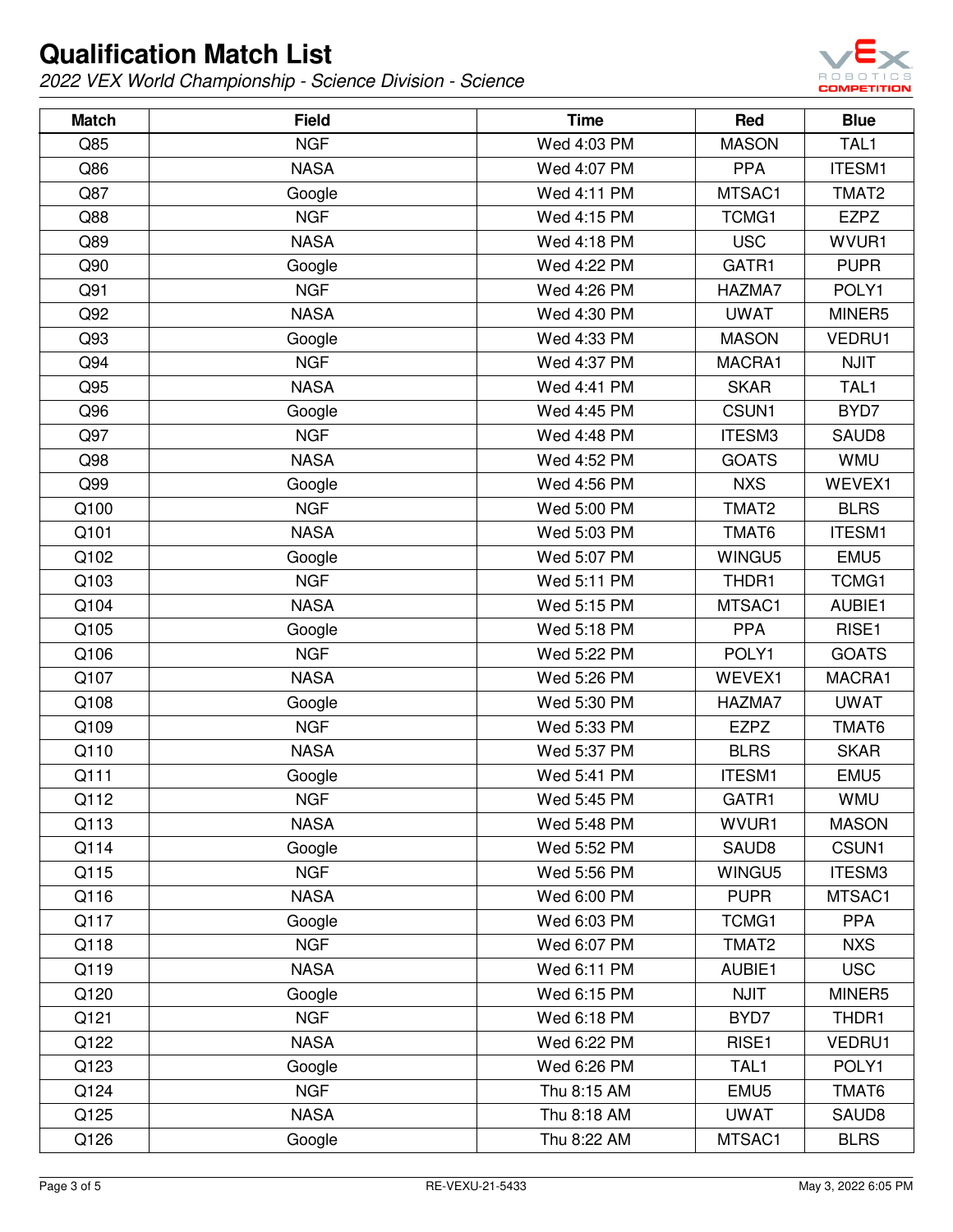

| <b>Match</b> | <b>Field</b> | <b>Time</b>  | Red               | <b>Blue</b>       |
|--------------|--------------|--------------|-------------------|-------------------|
| Q127         | <b>NGF</b>   | Thu 8:26 AM  | WVUR1             | WEVEX1            |
| Q128         | <b>NASA</b>  | Thu 8:30 AM  | <b>PUPR</b>       | <b>NJIT</b>       |
| Q129         | Google       | Thu 8:34 AM  | BYD7              | GATR1             |
| Q130         | <b>NGF</b>   | Thu 8:38 AM  | MINER5            | RISE1             |
| Q131         | <b>NASA</b>  | Thu 8:42 AM  | ITESM3            | <b>GOATS</b>      |
| Q132         | Google       | Thu 8:46 AM  | TAL1              | TMAT2             |
| Q133         | <b>NGF</b>   | Thu 8:50 AM  | <b>EZPZ</b>       | <b>ITESM1</b>     |
| Q134         | <b>NASA</b>  | Thu 8:54 AM  | MACRA1            | HAZMA7            |
| Q135         | Google       | Thu 8:58 AM  | <b>NXS</b>        | <b>PPA</b>        |
| Q136         | <b>NGF</b>   | Thu 9:02 AM  | TCMG1             | WINGU5            |
| Q137         | <b>NASA</b>  | Thu 9:05 AM  | <b>MASON</b>      | AUBIE1            |
| Q138         | Google       | Thu 9:09 AM  | <b>WMU</b>        | <b>SKAR</b>       |
| Q139         | <b>NGF</b>   | Thu 9:13 AM  | CSUN1             | VEDRU1            |
| Q140         | <b>NASA</b>  | Thu 9:17 AM  | THDR1             | <b>USC</b>        |
| Q141         | Google       | Thu 9:21 AM  | POLY1             | WVUR1             |
| Q142         | <b>NGF</b>   | Thu 9:25 AM  | TMAT6             | WEVEX1            |
| Q143         | <b>NASA</b>  | Thu 9:29 AM  | <b>PPA</b>        | <b>EZPZ</b>       |
| Q144         | Google       | Thu 9:33 AM  | WINGU5            | BYD7              |
| Q145         | <b>NGF</b>   | Thu 9:37 AM  | <b>ITESM1</b>     | MACRA1            |
| Q146         | <b>NASA</b>  | Thu 9:41 AM  | ITESM3            | <b>WMU</b>        |
| Q147         | Google       | Thu 9:45 AM  | MINER5            | TAL1              |
| Q148         | <b>NGF</b>   | Thu 9:49 AM  | <b>UWAT</b>       | <b>BLRS</b>       |
| Q149         | <b>NASA</b>  | Thu 9:52 AM  | VEDRU1            | HAZMA7            |
| Q150         | Google       | Thu 9:56 AM  | <b>SKAR</b>       | MTSAC1            |
| Q151         | <b>NGF</b>   | Thu 10:00 AM | <b>PUPR</b>       | EMU <sub>5</sub>  |
| Q152         | <b>NASA</b>  | Thu 10:04 AM | SAUD <sub>8</sub> | <b>MASON</b>      |
| Q153         | Google       | Thu 10:08 AM | <b>GOATS</b>      | THDR1             |
| Q154         | <b>NGF</b>   | Thu 10:12 AM | <b>NJIT</b>       | RISE1             |
| Q155         | <b>NASA</b>  | Thu 10:16 AM | TCMG1             | TMAT <sub>2</sub> |
| Q156         | Google       | Thu 10:20 AM | AUBIE1            | CSUN1             |
| Q157         | <b>NGF</b>   | Thu 10:24 AM | <b>NXS</b>        | GATR1             |
| Q158         | <b>NASA</b>  | Thu 10:28 AM | <b>USC</b>        | <b>EZPZ</b>       |
| Q159         | Google       | Thu 10:32 AM | <b>BLRS</b>       | TMAT6             |
| Q160         | <b>NGF</b>   | Thu 10:36 AM | SAUD8             | MINER5            |
| Q161         | <b>NASA</b>  | Thu 10:39 AM | THDR1             | TAL1              |
| Q162         | Google       | Thu 10:43 AM | BYD7              | <b>MASON</b>      |
| Q163         | <b>NGF</b>   | Thu 10:47 AM | MACRA1            | WVUR1             |
| Q164         | <b>NASA</b>  | Thu 10:51 AM | <b>GOATS</b>      | <b>PPA</b>        |
| Q165         | Google       | Thu 10:55 AM | RISE1             | <b>UWAT</b>       |
| Q166         | <b>NGF</b>   | Thu 10:59 AM | GATR1             | POLY1             |
| Q167         | <b>NASA</b>  | Thu 11:03 AM | EMU <sub>5</sub>  | AUBIE1            |
| Q168         | Google       | Thu 11:07 AM | <b>WMU</b>        | MTSAC1            |